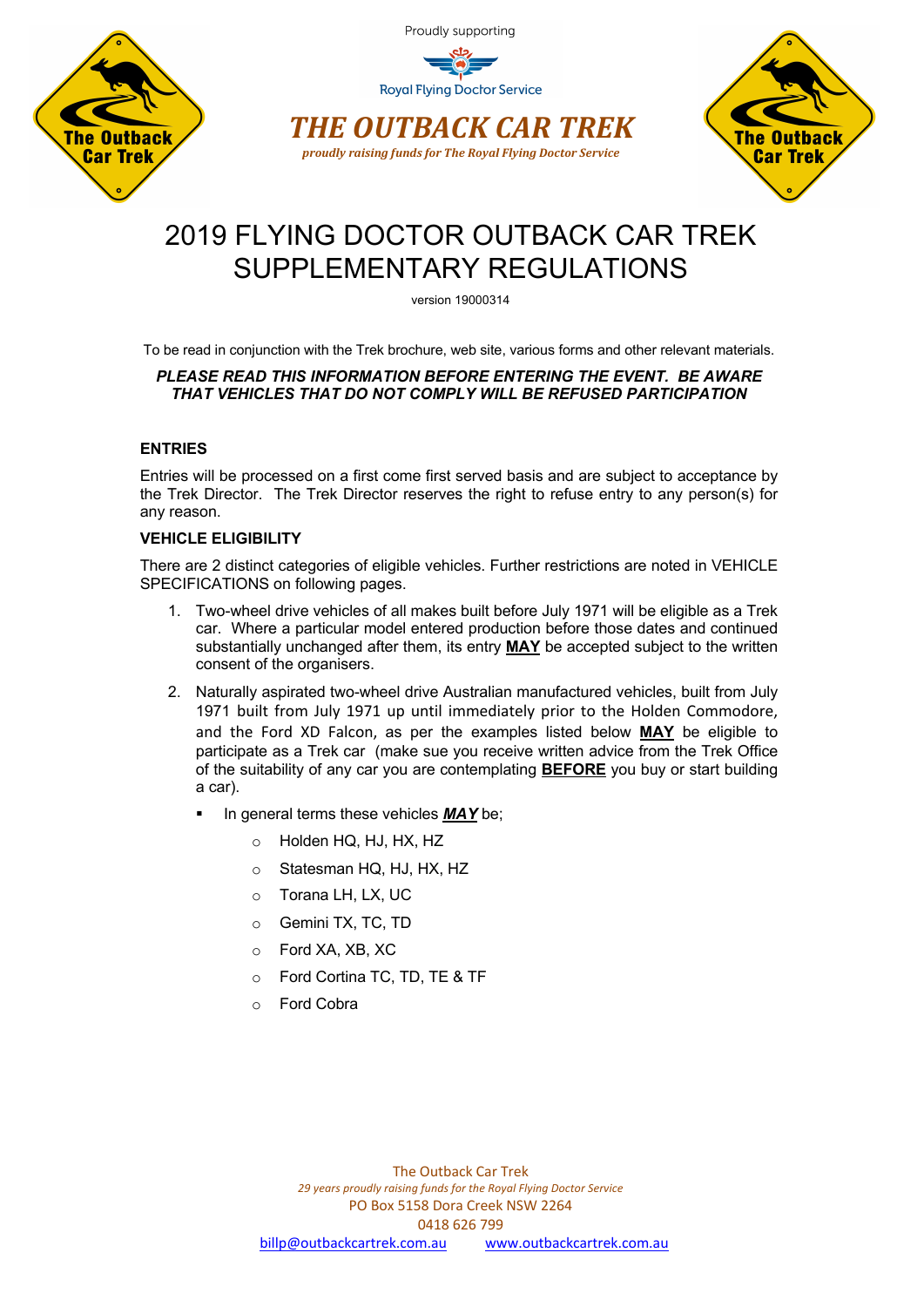





**N.B.**

- § Do not assume that a certain vehicle make and model is automatically able to participate, even if it is listed in category 2 above. Enquire at the Trek office, and receive the verdict in writing. Any vehicle outside of either category that you desire to enter *must be confirmed in writing from the Trek Director* prior to you purchase or build the car.
- All vehicles, regardless of category, are subject to the further restrictions as noted in VEHICLE SPECIFICATIONS following, and as advised from time to time.

## **SUPPORT VEHICLES**

In addition to the entries mentioned above a limited number of support vehicles will be allowed to accompany cars on the event. Support vehicles are accepted into the event as they are expected to provide assistance to any Trek vehicle that may require help. Often this will involve towing vehicles long distances, pulling vehicles out of bogs, and so on. For reasons such as this there is a minimum requirement of support vehicle weight, towing capability and transmission. Vehicles that may be considered "soft roaders" or SUV's are unlikely to be suitable as support vehicles.

In general terms support vehicles must have a kerb weight of greater than 2,400 kgs and must be capable of towing 2,500 kgs (with trailer brakes). Support vehicles must also have a high & low range transmission.

If in doubt please contact the Trek office to determine vehicle eligibility.

Support vehicles will be accepted on a first come first served basis. At least one person in the support vehicle must have either medical or mechanical skills and carry the appropriate equipment to perform his or her duties. All support vehicles must be modern 4WD's and must be in good condition. They must be fitted with effective mudflaps, a UHF radio, a rearwards facing bright white light and a dust light.

Support vehicles must attend a safety check before the Trek for a general inspection. Support crews must understand that there are certain conditions that apply to them. These include;

- i. They must leave a control point only as directed by an official or as per a published schedule
- ii. They MUST NEVER pass a stricken or apparently stricken vehicle without offering assistance
- iii. They must help with official duties if requested to do so. This may involve manning a Control, towing a vehicle, carrying items, etc.
- iv. They will not be permitted to follow the Trek route if so directed by an official or if instructed by the Road Book. In such cases they will be sent via an alternative route.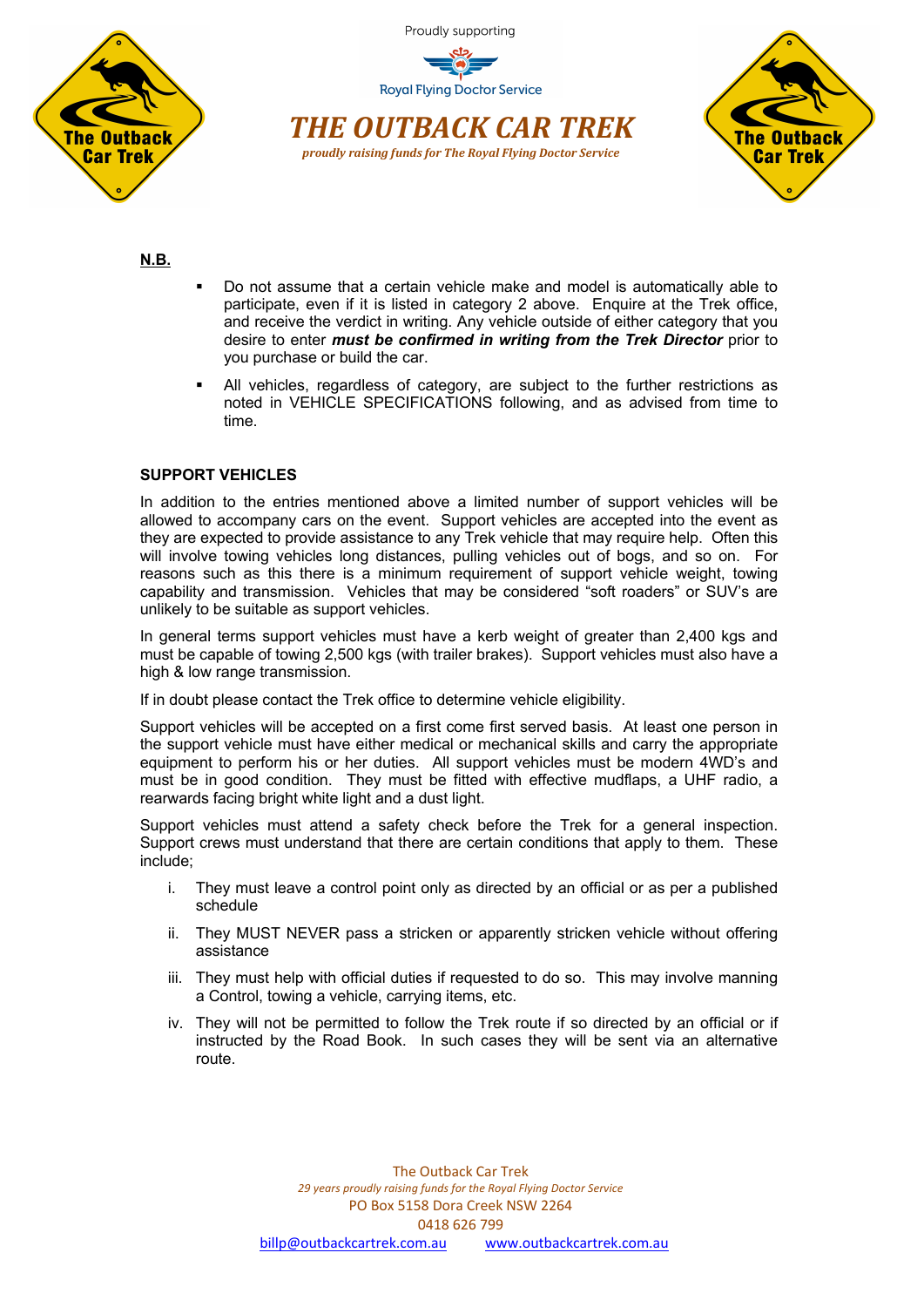

**Royal Flying Doctor Service** 





# **PARTICIPANTS BRIEFING**

There will be a participants briefing held at 8:30 on the Monday morning June  $3<sup>rd</sup>$ , immediately prior to the start of the event.

All participants must attend the briefing.

## **TREK FEES & PAYMENTS**

There are three separate fees payable. These are separate entry fees and donations paid to the Royal Flying Doctor Service, plus a disbursements fee paid to Outback Car Trek Pty Limited.

## **ENTRY FEES**

Each entrant will pay an entry fee for 2019 of \$990 (including GST) per vehicle to the Royal Flying Doctor Service.

## **DONATIONS**

Each vehicle agrees to donate to the Royal Flying Doctor Service South Eastern Section a *minimum* of \$7,500.

Of course, you are encouraged to raise more than the minimum donation.

## **DISBURSEMENTS FEE**

Participants in the 2019 Trek may participate in three different legs of the event. Please refer to the 2019 Entry Form for disbursement fee particulars.

What is referred to as the disbursements fee covers all your meals on the event, from and including breakfast on Day 1 at Renmark to and including the five star Gala Awards Dinner at Darwin. This fee also covers entertainment during the event, public liability insurance, the cost of DVDs of movie and stills to be made as the event progresses, coach transfers, National Parks fees, camping fees and a great many other expenses.

*The meal & disbursements fee is estimated 9 months in advance on a cost recovery basis, plus a small contingency fee to allow for any cost over-runs.*

# **DATES FOR PAYMENT**

The entry fee and meal money must be submitted with the completed entry form.

- § Cheques for the entry fee are to be made out to the Royal Flying Doctor SE Section.
- § Cheques for the meal & disbursements money are to be made out to Outback Car Trek Pty Limited.
- § A donation of 50% of the minimum amount must be paid on or before 15 January 2019 and the balance of the minimum donation made on or before 1 April 2019.

Any vehicle that is not up to date with its Fees & Payments on  $1<sup>st</sup>$  May 2019 may lose its right to participate in the Trek.

# **REFUNDS**

All entry fees are non-refundable and non-transferable to other vehicles or later Treks.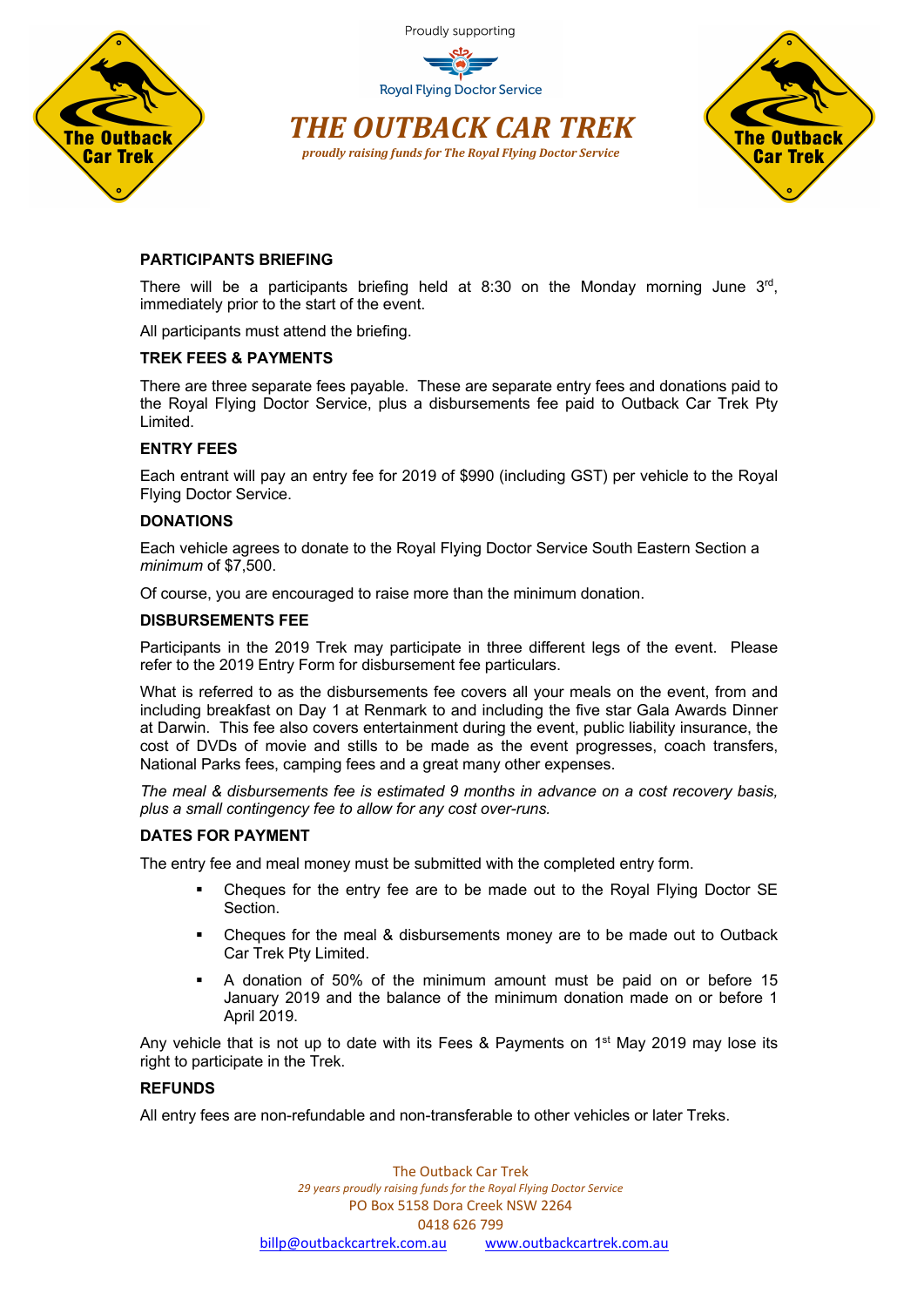

*THE OUTBACK CAR TREK proudly raising funds for The Royal Flying Doctor Service*



Where more than 30 days notice is given, the Disbursements & Meals fee may be

transferred to another event at the discretion of the event organiser.

## **CREW NUMBERS**

No vehicle shall carry fewer than two people or more than its legal capacity. No one under the age of 18 years will be allowed on the event.

#### **LICENCES**

No special licences are required by crewmembers, as this is not a competitive event. However all participants must be over 18, and anyone who drives at any time must have a current, non-provisional civil driving licence recognised in Australia.

## **VEHICLE SPECIFICATIONS**

*IF IN ANY DOUBT CALL THE TREK OFFICE FOR A DECISION BEFORE BUYING/ BUILDING/ MODIFYING A CAR. ANYONE WISHING TO MAKE MINOR ALTERERATIONS TO THESE REGULATIONS CAN SUBMIT A REQUEST TO A PANEL COMPRISING SCRUTINEERS, EXPERIENCED ENTRANTS AND THE EVENT DIRECTOR FOR CONSIDERATION. NO MAJOR VARIATIONS WILL BE ACCEPTED.*

#### **GENERAL**

The purpose of these specifications is to see that cars are built strongly with an emphasis on safety and reliability. We do not want "hotted up" high performance vehicles.

Pre-1959 vehicles may be modified with the approval of the Organisers.

#### **ENGINE**

Do not "hot up" your engine. The engine must be generally in accordance with the manufacturer's original specification. Only the original engine (or an identical replacement) can be used unless permission is sought from the Trek Director.

Fuel injection cannot be fitted unless it came as original equipment on that model.

Engine capacity may be increased by up to 15%.

Engine mountings should be replaced, no matter how good they seem to be and an engine securing device must be fitted.

#### **TRANSMISSION & DRIVE TRAIN**

Transmission and drive train are free, but the fewer changes from standard there are, the more likely it will be that spares can be found. A safety strap must be fitted under the forward end of the tail shaft.

#### **EXHAUST SYSTEM**

The original engine pipe may be replaced with extractors. It is strongly recommended that the exhaust system be built so as to protrude as little as possible below the chassis rails.

#### **BRAKES**

Brakes are free and entrants are encouraged to upgrade them wherever possible, eg. from drums to discs. Brake lines are to be made from steel, not copper, unless certified by the installer as being brake line quality. Brake lines that are encased in rubber of some other protective wrapping are to be inspected for corrosion.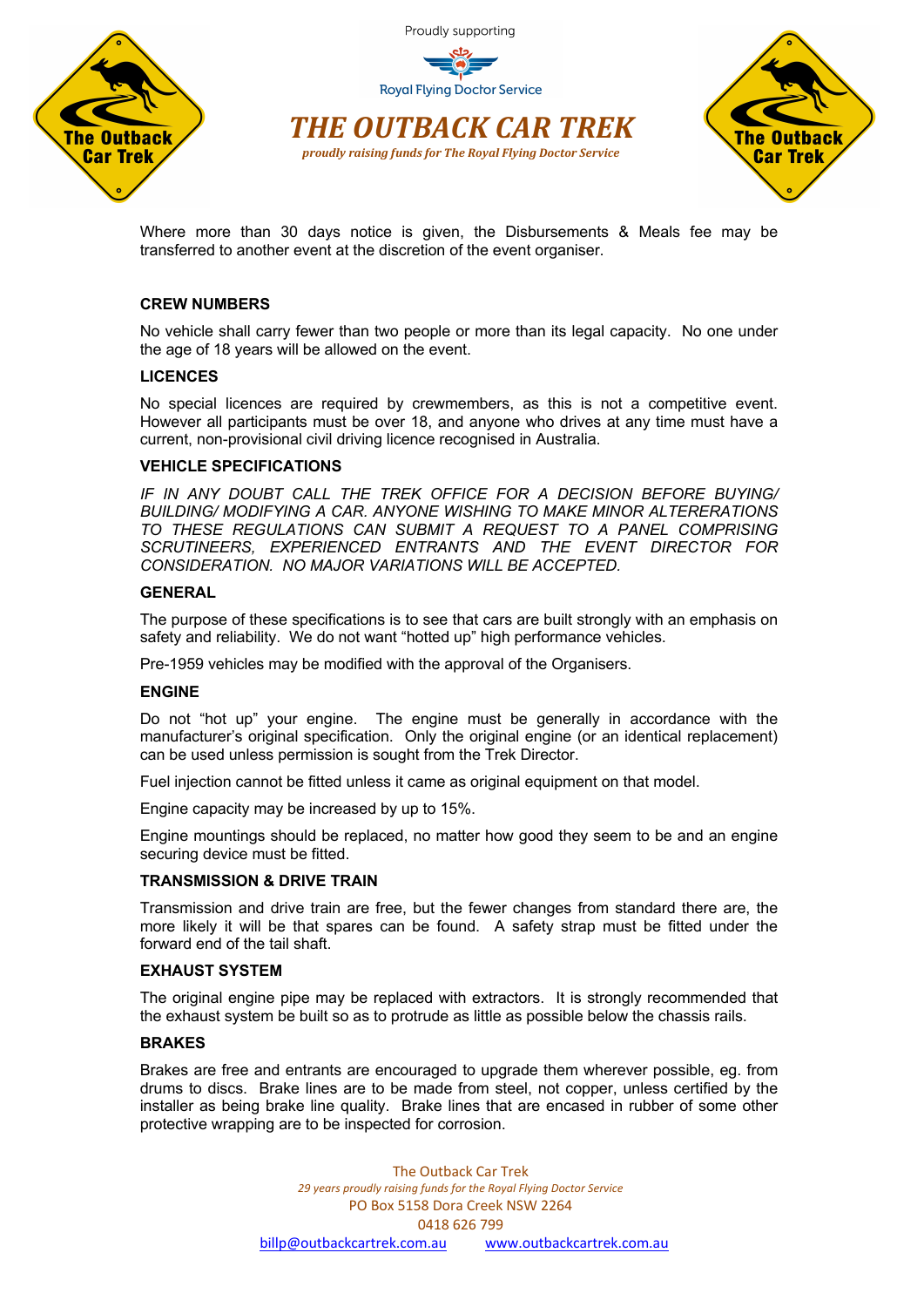

**Royal Flying Doctor Service** 





## **SUSPENSION**

Suspension is free and should be lifted as high as possible to increase ground clearance. Stronger springs and suitable shock absorbers should be fitted and particular attention given

to strengthening shock absorber mounting brackets. Shock absorbers take a hammering on the corrugations and old ones should also be replaced with ones of superior specifications. If they bolt through the floor (as in EH-HR Holdens) reinforce the area with steel angle.

To prevent/reduce stone damage, shock absorbers should have a protective covering at their front – e.g. strong rubber covering.

Front suspension collapses have been common in the past. Reinforce upper and lower control arm (wishbones) by welding 12mm bar between the inner and outer pivots, as close to the outer edges as possible. Replace ball joints every two years, annually on heavy cars.

#### **AXLES**

Diff housings tend to bend causing axles to break. Weld angle to the underside of the rear axle casings from the diff to the brake backing plate.

**N.B.** In past years the breakage of fatigued front stub axles had become a common occurrence, causing accidents, some of them serious. To combat this, from 2014 we require that all stub axles be crack-tested and the evidence of that crack test be submitted with your entry form and also at safety check day.

All cars are required to have stub axles crack tested every 3 years at the minimum.

You should replace your wheel bearings with highest quality products as a matter of course every year. And make sure you carry replacement wheel bearings with you.

## **WHEELS & TYRES**

Wheels and tyres are free. Fairly narrow wheels are best for mud and bulldust as they are less likely to 'float'. Larger diameter wheels are a good idea as they increase ground clearance, particularly under the diff. A greater range of tyres is available for larger wheels ie. from 14" upwards. Strong tyres in good condition are essential. Take 2 spares and don't forget the jack and a board to put under it for changing wheels on sandy or muddy surfaces.

#### **FUEL TANK**

Specifications are free but it is your responsibility to make sure you are carry enough fuel. Part of the enjoyment of the Trek is "getting away from it all" which translates into "not near many service stations". You should increase your fuel tank capacity to provide you with 500+ kms range of driving on dirt roads.

Recent light Japanese trucks use a small square section tank that may fit behind your back seat or between your rear wheel wells. Marine outlets also have good stainless steel tanks that can be bolted in. Don't drain this tank into the main one, as a hole in the lower tank will cause you to lose all your fuel.

If you carry Jerry cans they MUST be strapped down in the boot. Don't forget a funnel.

#### **UNDERBODY PROTECTION**

Protection of your car's vitals is essential. Sump guards, transmission guards and plates under fuel tanks must be fitted. Sump guards should be perforated to stop mud building up around the engine and causing overheating. Don't forget to leave access for the sump plug.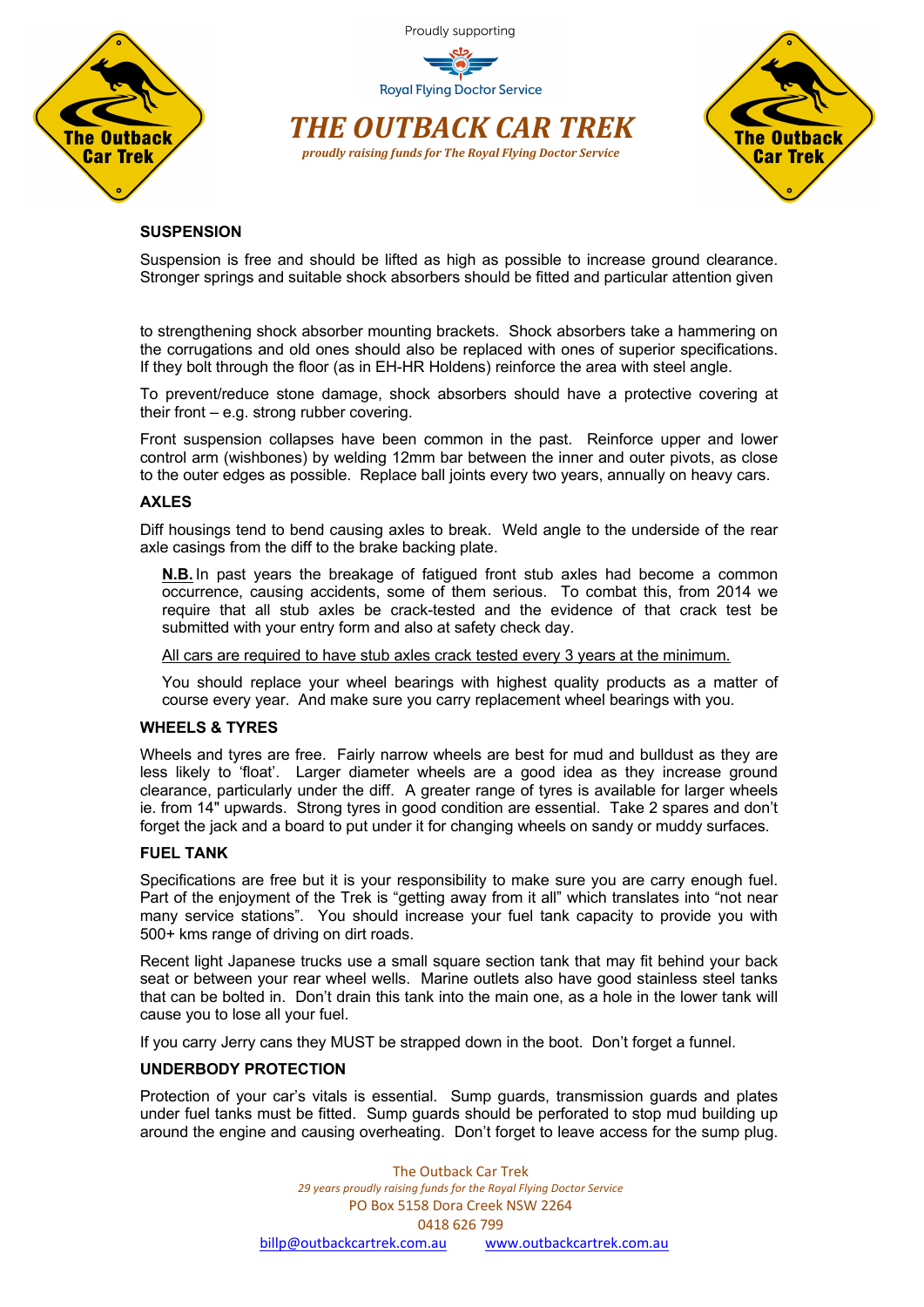



A heavy curtain made from industrial rubber belting makes a good stone guard in front of the rear axle and tends to protect the fuel tank and shock absorbers as well. It must not hang lower than 50 mm above the ground when the car is laden.

Effective mud flaps are compulsory on all vehicles, including supports.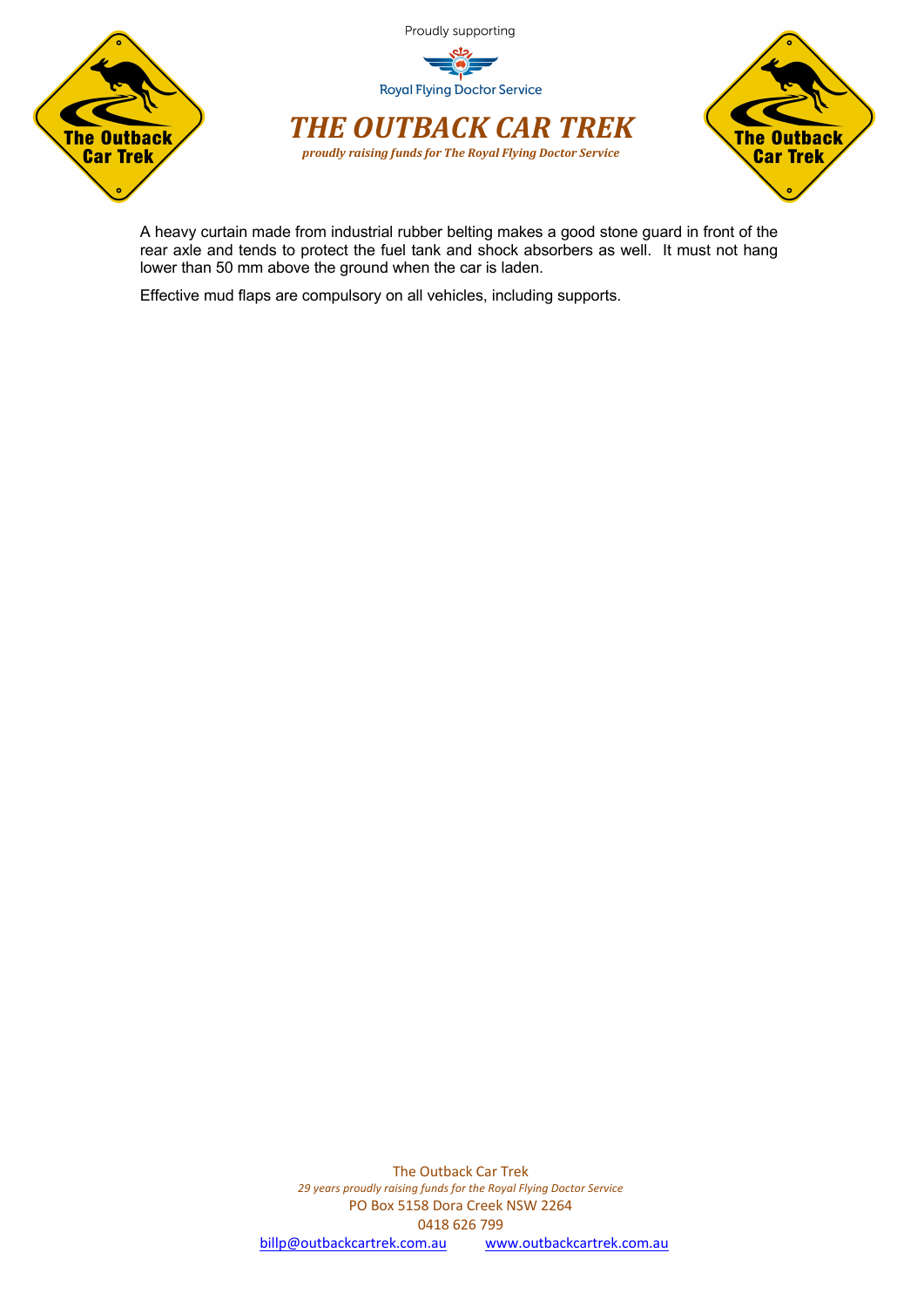

**Royal Flying Doctor Service** 





## **ROLLOVER PROTECTION**

Rollover protection is mandatory on cars built after 1959 and recommended for those built earlier. The following is an extract from the 'Light Vehicle Code of Practice' (Jan 1994).

#### *3.6.10 Roll Bars*

*The majority of internal roll bars or 'roll cages' were originally designed principally for use in racing cars where the driver's head was protected by a helmet. Unfortunately under normal driving conditions and in an accident, the heads of the driver and passengers are not protected by helmets so any modifications to the inside of the cabin must be carefully designed to prevent injuries to occupants in an accident. Four point 'roll bars' or 'roll cages' ie. roll cages having a roll bar at the 'B' pillar areas with*  two braces to the rear of the vehicle are satisfactory providing the following *requirements can be met:*

- *a) the transverse section of the roll cage running across the vehicle behind the driver's head is to be outside the headspace area for the driver and front passenger;*
- *b) if the rear braces for the roll cage lie within the headspace for any rear passengers then the rear seat is to be removed;*
- *c) all areas of the roll cage structure above the driver's shoulder shall be padded;*
- *d) the roll cage must not restrict access to any seating position;*
- *e) the roll cage must not interfere with the normal functioning of any standard or mandatory equipment eg. seat belts and head restraints;*
- *f) the roll cage must not obstruct the driver's vision;*
- *g) the roll cage must not obstruct the driver in his full and proper control of the vehicle.*

*'Six point' roll cages ie. roll cages having supports running down the 'A' pillars, 'B' pillars and braces running to the rear are generally not acceptable because the sections running down the A pillars and across the top of the windscreen can constitute an increased risk to the driver and front passenger in an accident. They can also decrease visibility for the driver and usually prevent the correct positioning of the sunvisors.* 

*Roll cage anchorages and seat belt anchorages should not be combined in the one anchorage. Where seat belts are attached to the roll cage, the roll cage and it's attachment to the body must be capable of withstanding the combined seat belt and roll cage loads.*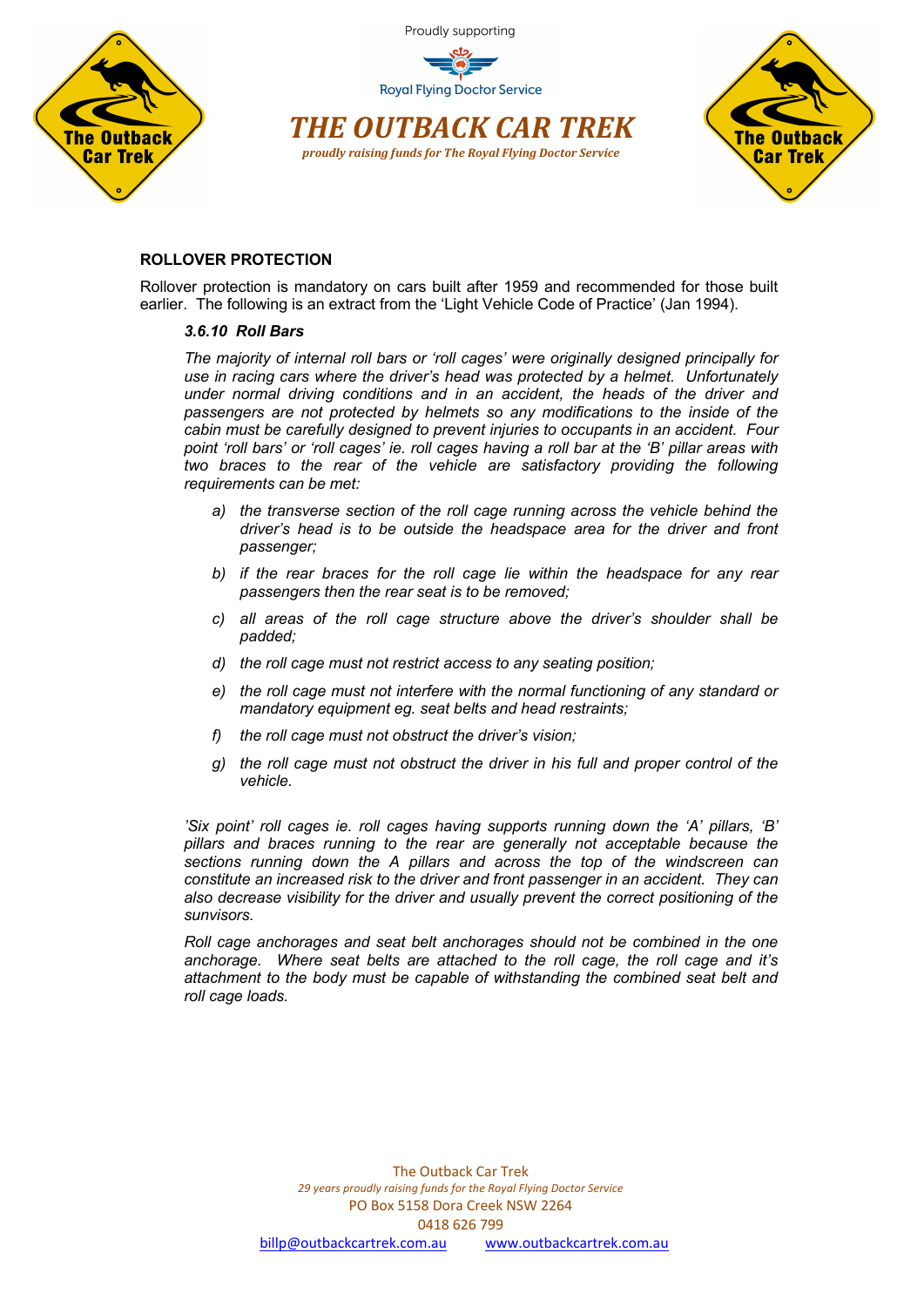

**Royal Flying Doctor Service** 





# **SEAT BELTS**

All vehicles must be fitted with full-harness seat belts. (Pre 1960 must have lap-sash seat belts as a minimum).

## **WINDSCREENS**

Windscreen glass must be laminated.

## **TOWING EYES**

Every vehicle must have a strong towing point front and rear. A hook is good, as is an eye with a D-shackle fitted. Tow bars are also acceptable.

## *UNDER NO CIRCUMSTANCES SHOULD TOW BALLS BE USED TO TOW OR SNATCH VEHICLES WITH ROPES OR SNATCH STRAPS.*

## **SAFETY TRIANGLES**

Every vehicle must carry a red reflective triangle and display it if the car is stopped on or close to the road.

#### **CB RADIOS**

Every vehicle, including supports must have a UHF CB radio with at least 20 channels. A second radio (AM CB will do) should be fitted if one crew wants to talk to another without disturbing regular radio traffic or turning the main UHF off the Trek channel.

## **DUST LIGHTS**

All vehicles must be fitted with a revolving amber light mounted on the roof to indicate their position in dusty conditions. **You must make sure that your amber light/ strobe is clearly visible from both the front and the rear.** Globes are to be 100 watt or greater. Powerful strobe lights are also acceptable.

A second fixed white rear facing light must be fitted at or above rear window height (approx. equivalent to head height of the driver in a car behind you) and wired to a separate circuit.

Carry spare globes and fuses for your dust lights.

Dust lights must be illuminated at all times when on dirt roads.

**NUMBERS** – All vehicles must carry the identifying door panels provided by the organisers. This will be in the form of self-adhesive vinyl panels approximately 500mm deep by 400mm wide. Space must be left for a panel on each door. On the panel entrants must fix **BLACK** 150mm high numbers. These are available from marine outlets or instant sign companies.

Vehicles approaching from behind, often in dusty conditions, must be able to identify you from a reasonable distance. You must fix your vehicle's number, at least 150mm high, in **WHITE** onto the upper right hand corner of your car's back window for the benefit of following vehicles, and also onto the front left hand corner of your windscreen for the benefit of officials at check points. If there is insufficient contrast for the rear facing number use a darker (or lighter) background.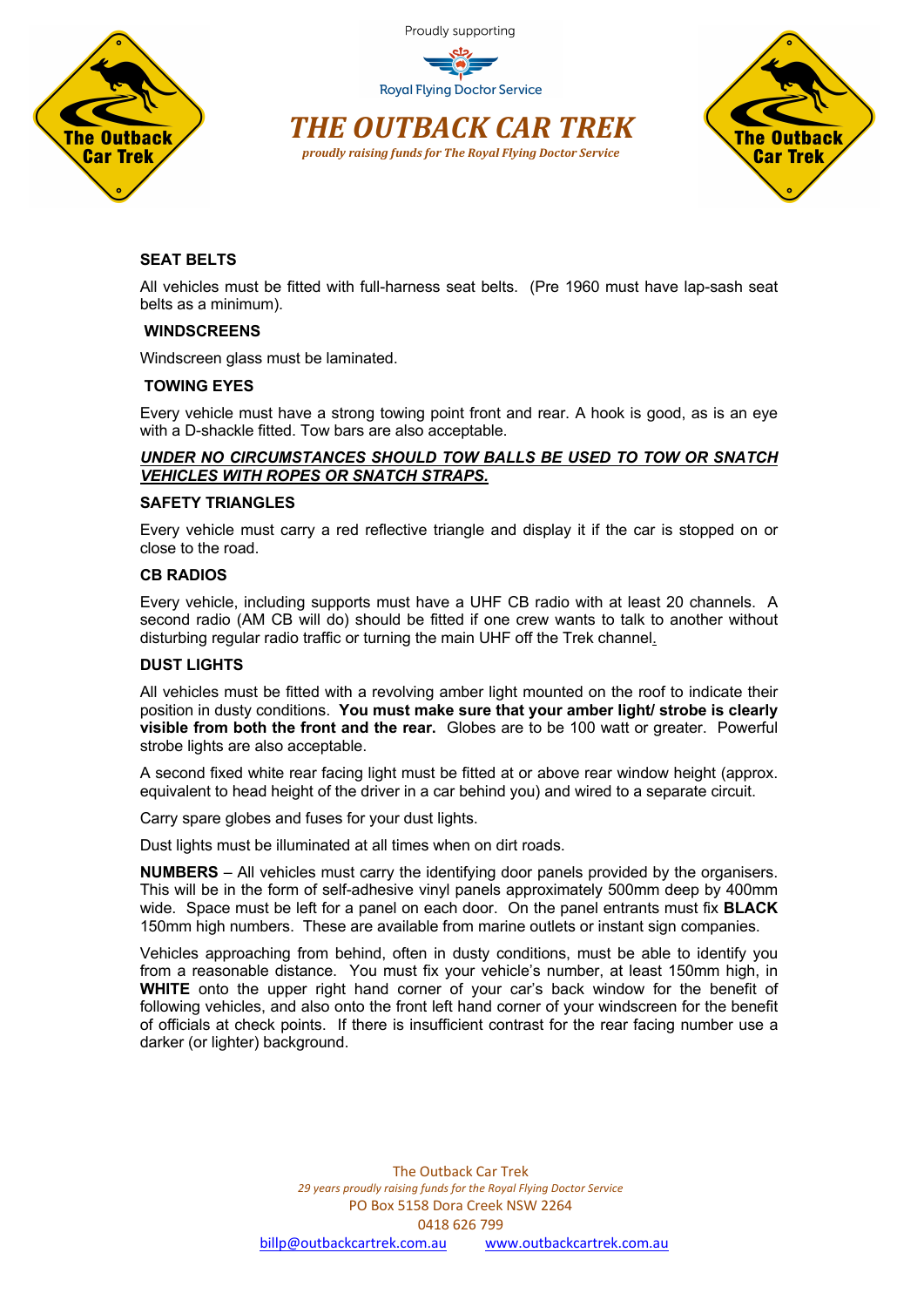

*THE OUTBACK CAR TREK proudly raising funds for The Royal Flying Doctor Service*



## **SPARE PARTS & EXTRA EQUIPMENT**

You must carry a reasonable range of spares in your car, or in your support vehicle if you have one. You may wish to share the load with another entrant in a similar vehicle as long as you intend running together, e.g. you might carry a spare radiator and they may carry spare shock absorbers. A check list should include;

| tie rods & control arms                                  | wheel bearings                             |
|----------------------------------------------------------|--------------------------------------------|
| $\blacksquare$                                           | $\blacksquare$                             |
| shock absorbers $-1$ front & 1<br>$\blacksquare$<br>rear | fan belts<br>$\blacksquare$                |
| spark plugs, leads & distributor<br>٠<br>cap             | condensor, coil & points<br>$\blacksquare$ |
| spare windscreen wiper motor                             | spare washer bottle pump                   |
| ٠                                                        | П                                          |
| fuel pump                                                | roll of fencing wire                       |
| ٠                                                        | $\blacksquare$                             |
| tools                                                    | radiator hoses                             |
| $\blacksquare$                                           | $\blacksquare$                             |
| gaffer tape                                              | spare radiator                             |
| ٠                                                        | п                                          |

All vehicles MUST carry a Snatch Strap and a fire extinguisher. You must also bring 4 litres of engine oil, automatic transmission or clutch fluid, brake fluid and at least 20 litres of water.

Every loose item which cannot be stowed in the boot must be bolted to the floor.

## **ROOF RACKS**

We are not in favour of roof racks. If at all possible leave roof racks behind. They can make you think that you have more space than you need and tempt you to bring extra gear. They can also dramatically lift the centre of gravity and seriously alter your cars handling. If you must use a roof rack use it for light items only and keep heavy items down low. Do not use your roof rack for spare fuel or spare tyres.

## **FIRST AID KIT**

Every vehicle, both 2WD & Support, must carry a first aid kit. Here is a list of suggested items to be included. This list is not comprehensive and is additional to what might be in your basic first aid kit;

| Sunscreen and lipscreen<br>$\mathbf{H}^{\text{max}}$                       | <b>Multivitamins</b><br>п       |
|----------------------------------------------------------------------------|---------------------------------|
| Cold & Flu capsules<br>$\mathbf{m}$                                        | Cold sore cream<br>٠.           |
| <b>Bandaids</b>                                                            | Dencorub<br>п                   |
| Panadol                                                                    | • First aid cream (iodine base) |
| And any medications that you might use from time to time<br>$\blacksquare$ |                                 |